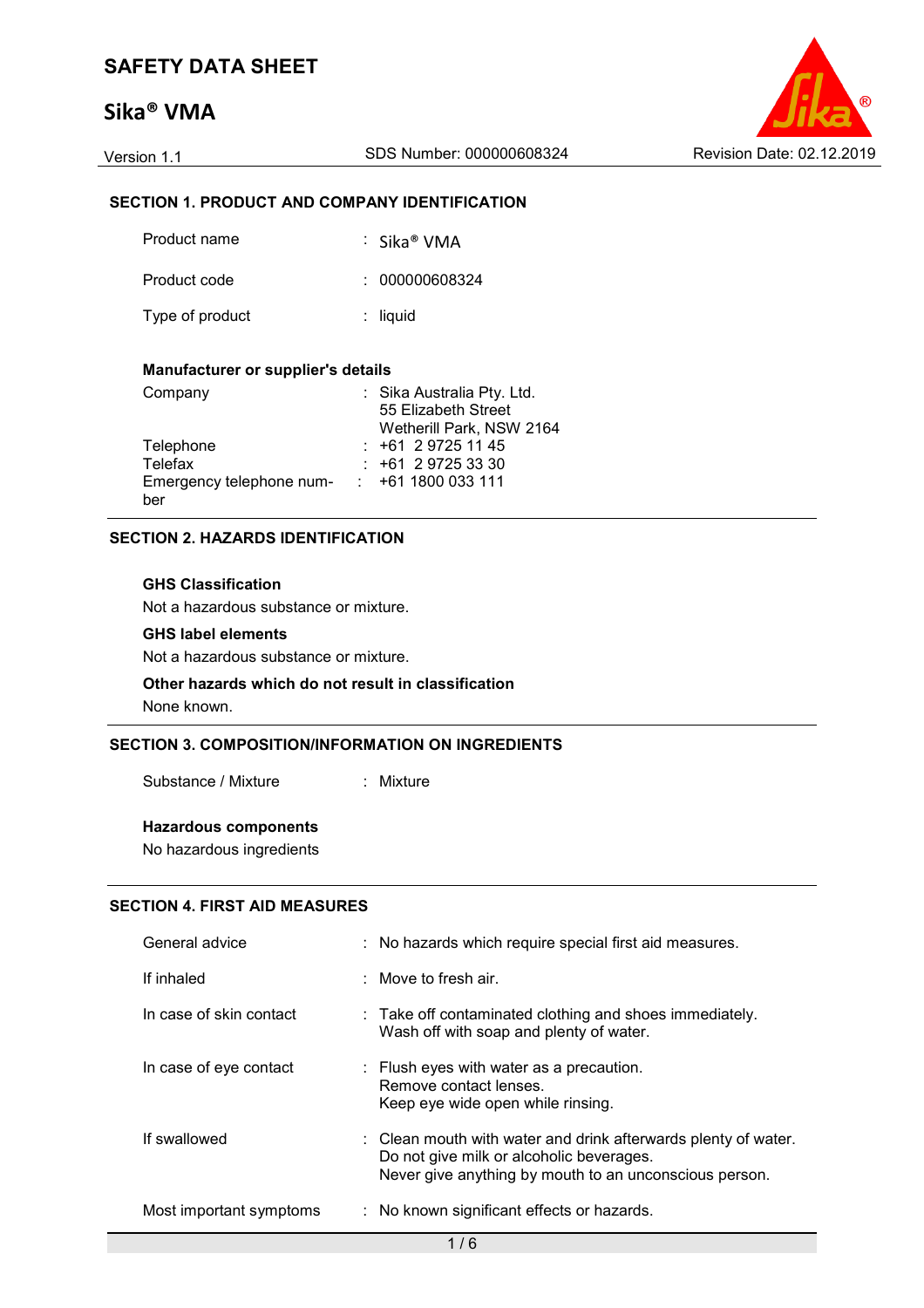# **Sika® VMA**

| Version 1.1                            | SDS Number: 000000608324                                                        | Revision Date: 02.12.2019 |
|----------------------------------------|---------------------------------------------------------------------------------|---------------------------|
| and effects, both acute and<br>delayed | See Section 11 for more detailed information on health effects<br>and symptoms. |                           |
| Notes to physician                     | : Treat symptomatically.                                                        |                           |

 $^{\circ}$ 

#### **SECTION 5. FIREFIGHTING MEASURES**

| Suitable extinguishing media        | : Use extinguishing measures that are appropriate to local cir-<br>cumstances and the surrounding environment. |
|-------------------------------------|----------------------------------------------------------------------------------------------------------------|
| Hazardous combustion prod-<br>ucts  | : No hazardous combustion products are known                                                                   |
| Specific extinguishing meth-<br>ods | : Standard procedure for chemical fires.                                                                       |
| for firefighters                    | Special protective equipment : In the event of fire, wear self-contained breathing apparatus.                  |

#### **SECTION 6. ACCIDENTAL RELEASE MEASURES**

| Environmental precautions                                | : No special environmental precautions required.                                                             |
|----------------------------------------------------------|--------------------------------------------------------------------------------------------------------------|
| Methods and materials for<br>containment and cleaning up | : Wipe up with absorbent material (e.g. cloth, fleece).<br>Keep in suitable, closed containers for disposal. |

#### **SECTION 7. HANDLING AND STORAGE**

| Advice on protection against<br>fire and explosion | : Normal measures for preventive fire protection.                                                                                                                  |
|----------------------------------------------------|--------------------------------------------------------------------------------------------------------------------------------------------------------------------|
| Advice on safe handling                            | $\therefore$ For personal protection see section 8.<br>No special handling advice required.<br>Follow standard hygiene measures when handling chemical<br>products |
| Hygiene measures                                   | $\therefore$ When using do not eat or drink.<br>When using do not smoke.                                                                                           |
| Conditions for safe storage                        | : Keep container tightly closed in a dry and well-ventilated<br>place.<br>Store in accordance with local regulations.                                              |
| Materials to avoid                                 | No special restrictions on storage with other products.                                                                                                            |

### **SECTION 8. EXPOSURE CONTROLS/PERSONAL PROTECTION**

**Components with workplace control parameters** Contains no substances with occupational exposure limit values. **Personal protective equipment**

Respiratory protection : Use respiratory protection unless adequate local exhaust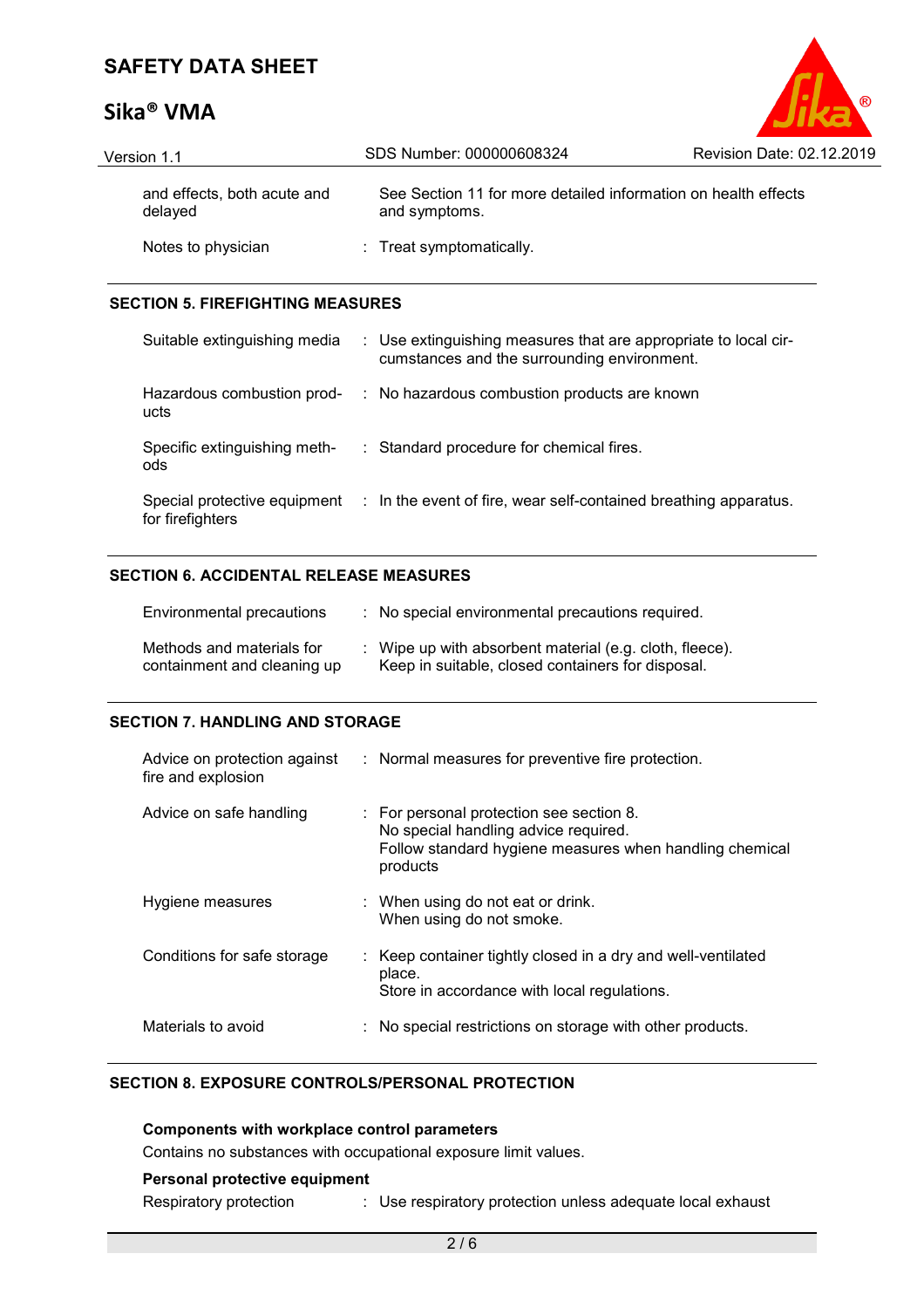# **Sika® VMA**



| SDS Number: 000000608324                                                                          | Revision Date: 02.12.2019                                                                                                                                                                                                                                                                                                                                                                                                                                                                                                  |
|---------------------------------------------------------------------------------------------------|----------------------------------------------------------------------------------------------------------------------------------------------------------------------------------------------------------------------------------------------------------------------------------------------------------------------------------------------------------------------------------------------------------------------------------------------------------------------------------------------------------------------------|
| imum expected contaminant concentration<br>contained breathing apparatus must be used.<br>essary. | ventilation is provided or exposure assessment demonstrates<br>that exposures are within recommended exposure guidelines.<br>The filter class for the respirator must be suitable for the max-<br>(gas/vapour/aerosol/particulates) that may arise when han-<br>dling the product. If this concentration is exceeded, self-<br>: Chemical-resistant, impervious gloves complying with an ap-<br>proved standard should be worn at all times when handling<br>chemical products if a risk assessment indicates this is nec- |
|                                                                                                   | : Safety eyewear complying with an approved standard should<br>be used when a risk assessment indicates this is necessary.                                                                                                                                                                                                                                                                                                                                                                                                 |
| cific work-place.                                                                                 | : Choose body protection in relation to its type, to the concen-<br>tration and amount of dangerous substances, and to the spe-                                                                                                                                                                                                                                                                                                                                                                                            |
|                                                                                                   |                                                                                                                                                                                                                                                                                                                                                                                                                                                                                                                            |

## **SECTION 9. PHYSICAL AND CHEMICAL PROPERTIES**

| Appearance                              |    | liquid                              |
|-----------------------------------------|----|-------------------------------------|
| Colour                                  |    | brown                               |
| Odour                                   |    | : characteristic                    |
| <b>Odour Threshold</b>                  |    | No data available                   |
| рH                                      |    | : ca. 8                             |
| Melting point/range / Freezing<br>point | ÷. | No data available                   |
| Boiling point/boiling range             |    | : No data available                 |
| Flash point                             |    | Not applicable                      |
| Evaporation rate                        |    | No data available                   |
| Flammability                            |    | No data available                   |
|                                         |    |                                     |
| Upper explosion limit                   |    | No data available                   |
| Lower explosion limit                   |    | No data available                   |
| Vapour pressure                         |    | No data available                   |
| Relative vapour density                 |    | No data available                   |
| Density                                 |    | : ca. 1.02 g/cm3 (20 °C (68 °F) ()) |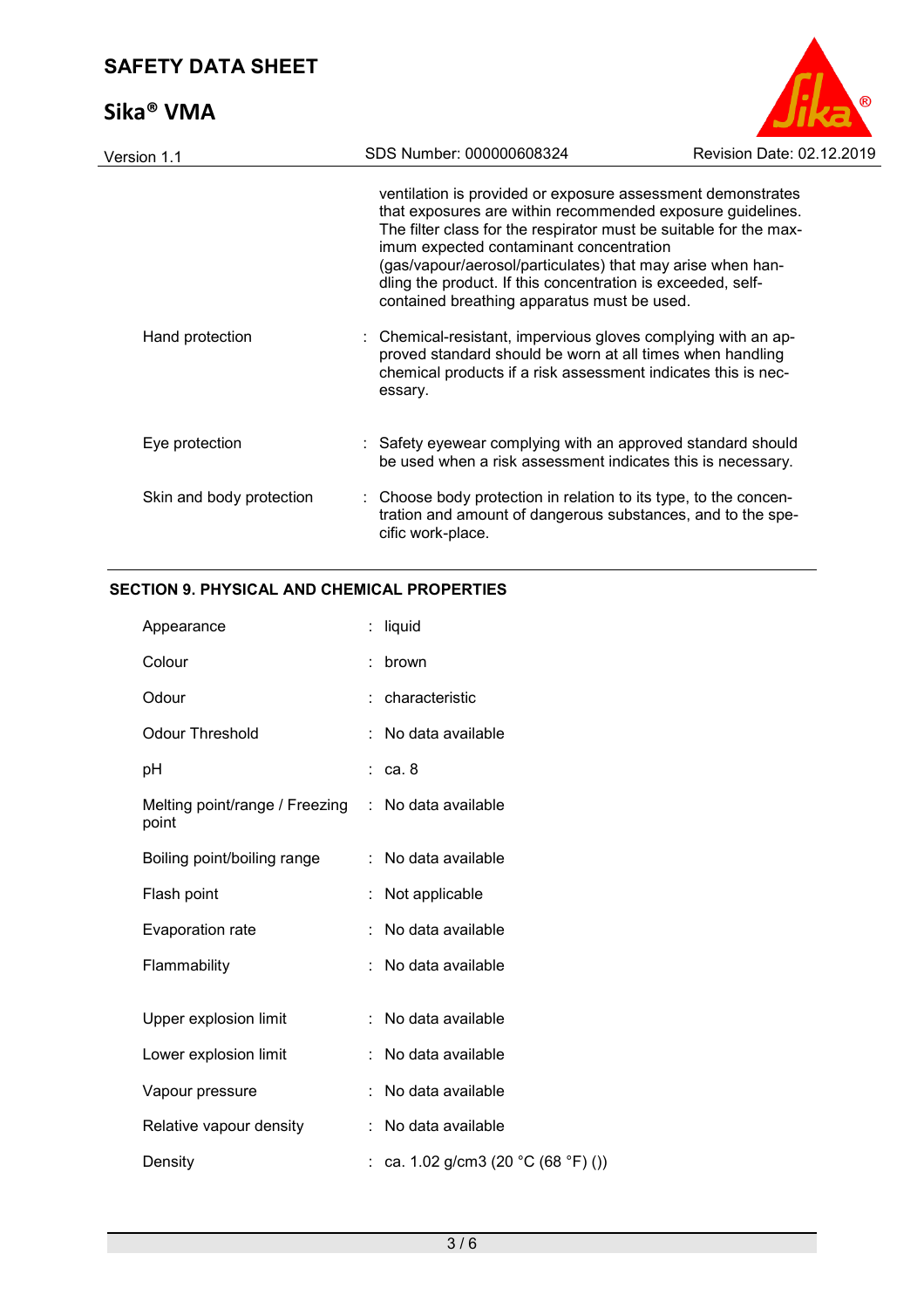# **Sika® VMA**



| Solubility(ies)<br>Water solubility        | : soluble           |
|--------------------------------------------|---------------------|
| Partition coefficient: n-<br>octanol/water | ∶ No data available |
| Auto-ignition temperature                  | ∶ No data available |
| Decomposition temperature                  | ∶ No data available |
| Viscosity, dynamic                         | ∶ No data available |
| Viscosity, kinematic                       | ∶ No data available |
| Explosive properties                       | ∶ No data available |
| Molecular weight                           | ∶ No data available |

#### **SECTION 10. STABILITY AND REACTIVITY**

| Reactivity                                          | : No dangerous reaction known under conditions of normal use. |  |  |  |
|-----------------------------------------------------|---------------------------------------------------------------|--|--|--|
| Chemical stability                                  | $\therefore$ The product is chemically stable.                |  |  |  |
| Possibility of hazardous reac-<br>tions             | : No hazards to be specially mentioned.                       |  |  |  |
| Conditions to avoid                                 | $\therefore$ No data available                                |  |  |  |
| Incompatible materials                              | $\therefore$ No data available                                |  |  |  |
| No decomposition if stored and applied as directed. |                                                               |  |  |  |

#### **SECTION 11. TOXICOLOGICAL INFORMATION**

#### **Acute toxicity**

No data available

#### **Skin corrosion/irritation**

Not classified based on available information.

#### **Serious eye damage/eye irritation**

Not classified based on available information.

#### **Respiratory or skin sensitisation**

Skin sensitisation: Not classified based on available information. Respiratory sensitisation: Not classified based on available information.

#### **Chronic toxicity**

#### **Germ cell mutagenicity**

Not classified based on available information.

#### **Carcinogenicity**

Not classified based on available information.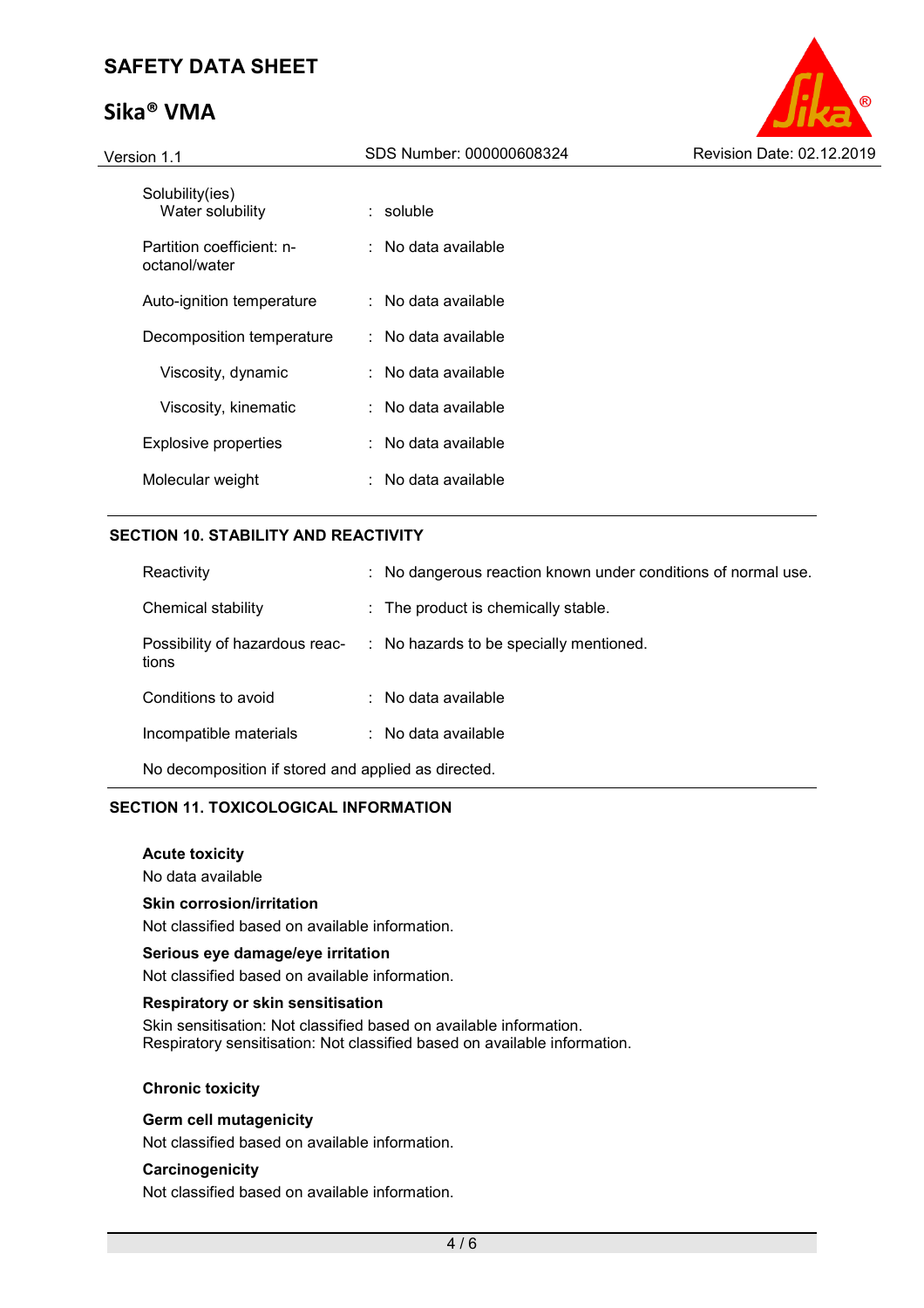# **Sika® VMA**



**Reproductive toxicity** 

Not classified based on available information.

**STOT - single exposure** 

Not classified based on available information.

**STOT - repeated exposure**  Not classified based on available information.

#### **Aspiration toxicity**

Not classified based on available information.

#### **SECTION 12. ECOLOGICAL INFORMATION**

**Ecotoxicity**  No data available **Persistence and degradability**  No data available **Bioaccumulative potential** 

No data available

# **Mobility in soil**

No data available

#### **Other adverse effects**

#### **Product:**

mation

Additional ecological infor-: There is no data available for this product.

#### **SECTION 13. DISPOSAL CONSIDERATIONS**

#### **Disposal methods**

- 
- Contaminated packaging : Empty containers should be taken to an approved waste handling site for recycling or disposal.

#### **SECTION 14. TRANSPORT INFORMATION**

#### **International Regulations**

#### **UNRTDG**

Not regulated as a dangerous good

#### **IATA-DGR**

Not regulated as a dangerous good

#### **IMDG-Code**

Not regulated as a dangerous good

#### **Transport in bulk according to Annex II of MARPOL 73/78 and the IBC Code**

Not applicable for product as supplied.

#### **National Regulations**